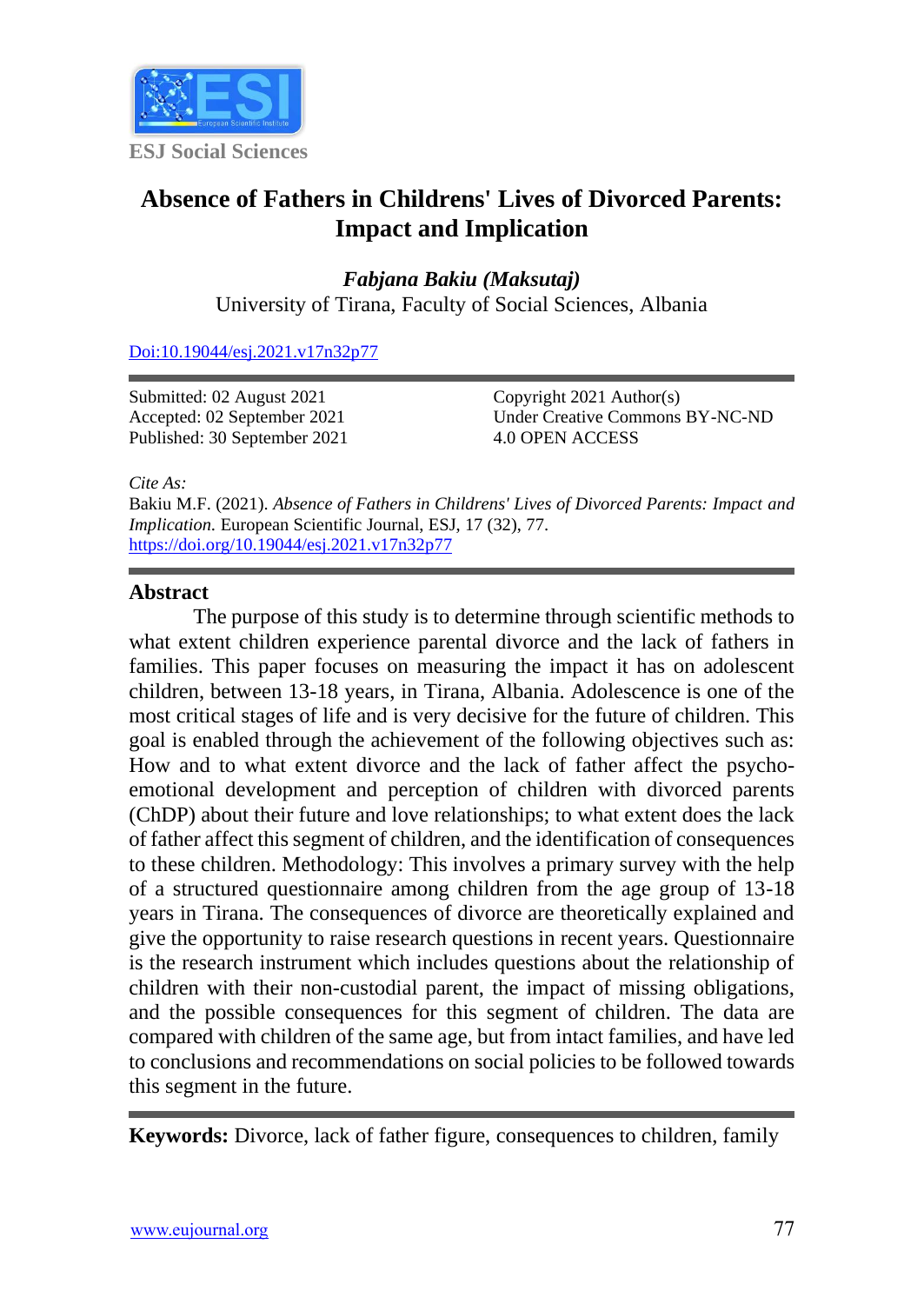#### **1. Introduction**

"*A developed assessment of emotions is absolutely essential to sociology because no action can take place in a society without emotional involvement*" (Jack Barbalet, 2002, p.2) (Cited in: Connor, 2007).

The recent data show that divorce is changing the structure of the family in the last three decades in Albania. Divorce numbers are increasing while marriages are decreasing (INSTAT, Albania). These rates of divorce are affecting the lives of all individuals involved in it. This has a significant effect on the lives of children who are even more fragile to cope with it. The impact is even greater on adolescents that are in search of their identity. It creates a psychological state that makes adolescents of divorced parents negatively perceive their future as adults, as compared to the perceptions of their peers coming from non-divorced families.

Therefore, among a variety of causes that affect this problematic issue, one of the main reasons why the child feels this way is the lack of the father figure in his/her life. For a significant number of the children that participated in the survey this figure is almost non-existent. So, for the healthy development of children fathers, just like mothers, are important attachment figures. However, when divorce happens, this natural habitat of family background is broken and children are left without one of their parents, which in general is the father.

Studies have shown that "one in three children in divorced families are dissatisfied with life, suffer from loneliness or depression, etc." (Beqja & Sokoli, 2000).

Research shows that fathers often retain an attachment to the breadwinner ideal type (O'Brien & Shemilt, 2003; Sullivan, 2004; Warin et al., 1999). Findings confirmed to some extent that policy-makers, as well as partners, are on a more involved role for fathers. Fathers have to make sense of their role, and in doing so reflect on and adapt to their own circumstances and to the variety of different models with which they are now presented (Beck & Beck-Gernsheim, 2002) (cited in Williams, 2008, p. 488).

#### **1.1. The Role of Parents in the Psychological Development of Children**

The interaction and coordination of the two parents based on the commitment, responsibility, readiness, and time they have to spend with their children is of great importance, as it has a direct impact on the cognitive, emotional, physical development, and economic support of the child. For the purpose of achieving this goal, the Family Code of the Republic of Albania, Article 3, stipulates that: "*Parents have the duty and right to take care of the well-rearing, development, welfare, education and upbringing of children born in the wedlock or out of wedlock*". It also stipulates that: "*The state and society must provide the necessary support to families to keep their children*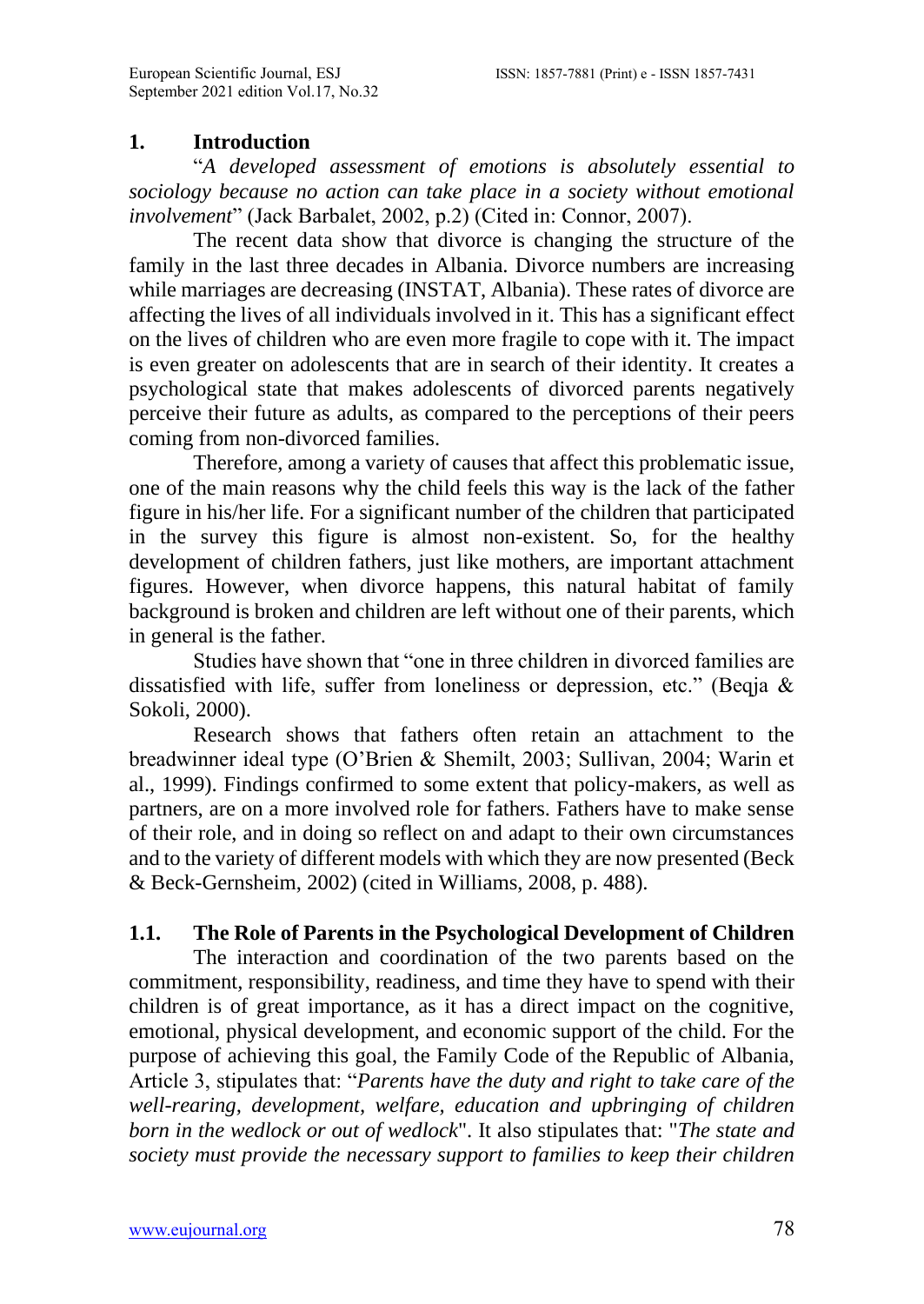*in their bosom, to prevent their mistreatment and abandonment, and to maintain the stability of the family*" (Family Code, Official Publication, 2012). Also, article 102, point b, clearly states that "parents are the persons obliged to provide food to their children, while article 196 (impossibility to provide alimony) of this Code stipulates that: "*Parents are not relieved by the obligation to feed their children even if they have been deprived of parental responsibility*" (Family Code, 2012). "Family separation often pervades a period of acute stress and the quality of parenting is likely to be detached during this period, resulting in lower levels of affective behavior, poorer communication, and a more disordered discipline (Hetherington et al., 1982; cited in Rodgers & Pryor, 1998; and Mackay, 2005) (Cited in: Mooney Oliver & Smith Coram Th., 2009, page 12).

The early years of life are critical to a child's development and wellbeing, and it lays the groundwork for acquiring skills that influence their behavior, health and learning. Early interventions to promote child development during this critical period have long-term benefits throughout the lives of our children (Moisiu, Tushe, Naqi, Ceka & Spahiu, 2005). Consequently, it can be said with conviction that both parents serve as the main teachers in the child's life. They assist him in the process of daily learning and influence his formation in the long run.

This paper shows that children with divorced parents from age 13-18 years, in the city of Tirana, strongly feel the lack of the family and that of the fathers figure. Hence, this affects their well-being in their daily lives. This lack is because the vast majority of them live with their mother, and they mostly have no contact with their fathers. The frequency of meeting with him affects the formation of the child and increases his insecurity to establish lasting and long-term love relationships, as well as to perceive a brighter future than that of their parents, or peers coming from intact families. Hence, "it is necessary to assess how divorce changes the total configuration of resources and stressors in the lives of children" (Amato, 1994, p.152). Also, "the real challenge for parents is to help their children grow and not just look like adults" (Neufeld & Mate, 2006).

Studies have shown that fewer adjustment problems and improved academic achievement are also associated with having a good relationship with the nonresident parent, usually the father. Although the quality of the relationship appears to be more important than the frequency of contact with the non-resident parent, frequent contact is likely to sustain good relationships and vice versa (Mooney et al., 2009, p.2).

The frequent presence of the father and having a positive and supportive relationship on his part would influence and help the child in the process of daily learning as well as help him to create a positive image of himself and his future too.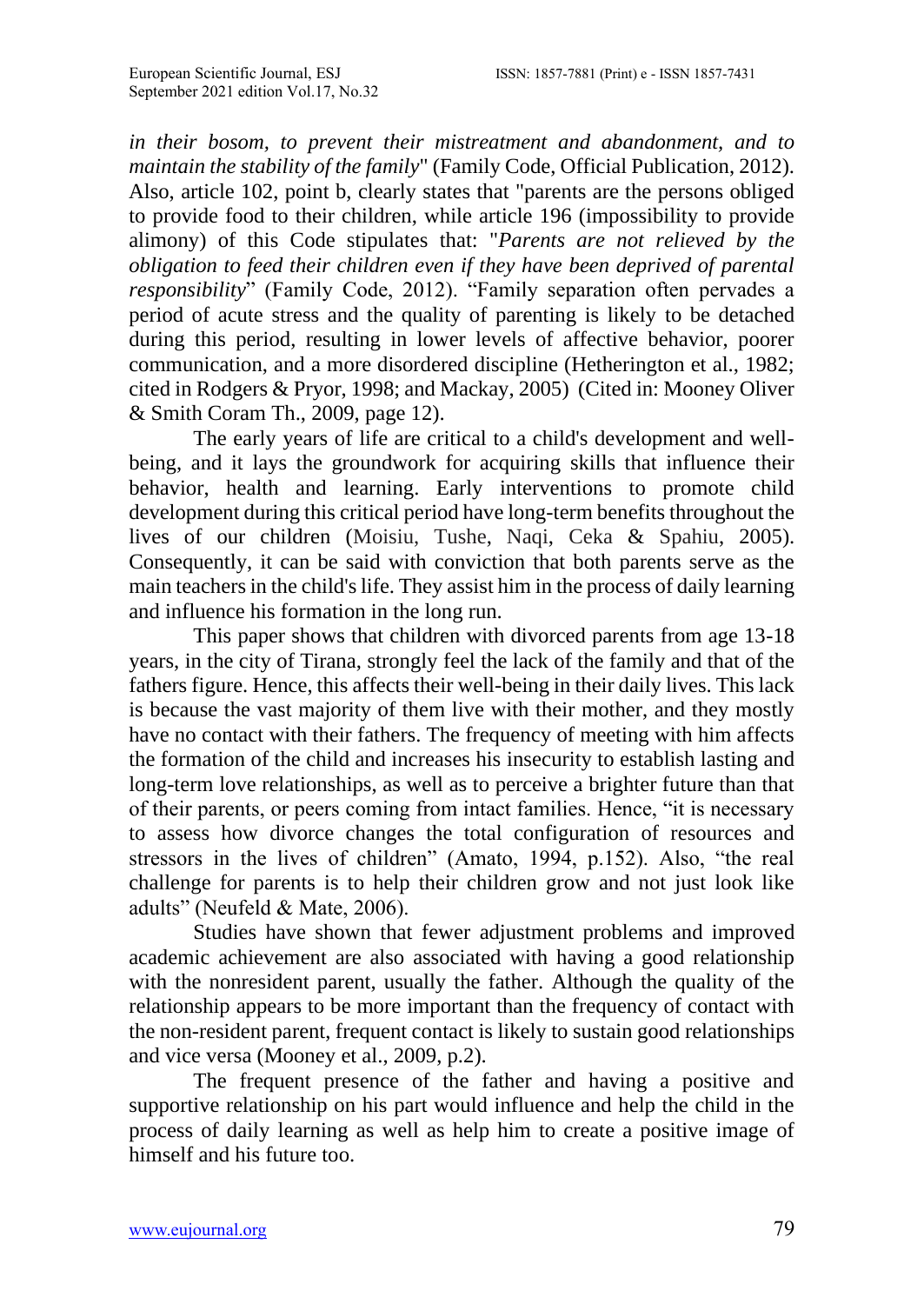Teaching is a social learning process by which an individual modifies his or her behavior in the presence of a learner to increase the probability that the learner acquires information more easily than without teaching or accesses information that would otherwise be inaccessible by individual, trial-and-error learning (Boyette & Hewlett, 2017) (cited in, Lee Gettler, Adam Boyette & Stacy Rosenbaum, p.150).

# **II. Purpose and Objectives of the Study**

# **2.1. Effects on Children**

The aim of this study is to measure the extent to which children with divorced parents experience parental divorce and the lack of a paternal figure in establishing lasting and long-term relationships, and creating a positive perception of their future as adults. This is seen in the context of creating a healthy family, which will not end in divorce just like the relationship of their parents, compared to the perceptions of children coming from families with non-divorced parents.

It also aims to answer specific questions through the completion of the questionnaire by children, both with divorced and non-divorced parents, to obtain a concrete comparative result between them. Questions for children with divorced parents are as follow:

- Do divorce and the lack of a father figure affect the inner world of the children coming from non-divorced families?
- Do children with divorced parents believe that their relationship will be more successful than that of their parents compared to children from intact families?
- Do children with divorced parents believe that their relationship will be more successful than that of their friends from intact families?
- Does the child with divorced parents believe in love?

The same questions above were addressed to children coming from non-divorced families except the part of specific questions about divorce issues.

From the demographic data obtained during the completion of the questionnaire, the results show that 77.23% of children live with the mother, which means that most of them grow up without the presence of a father in their daily life. Thus, the question which naturally arises is: Why is the role of the father so important in the life of a child?

Despite a diversity of views, the research suggests seven dimensions of fathering: a) Fostering a positive relationship with the children's mother, b) Spending time with children, c) Nurturing children, d) Disciplining children appropriately, e) Serving as a guide to the outside world, f) Protecting and providing, g) Serving as a positive role model (Rosenberg & Wilcox, 2006,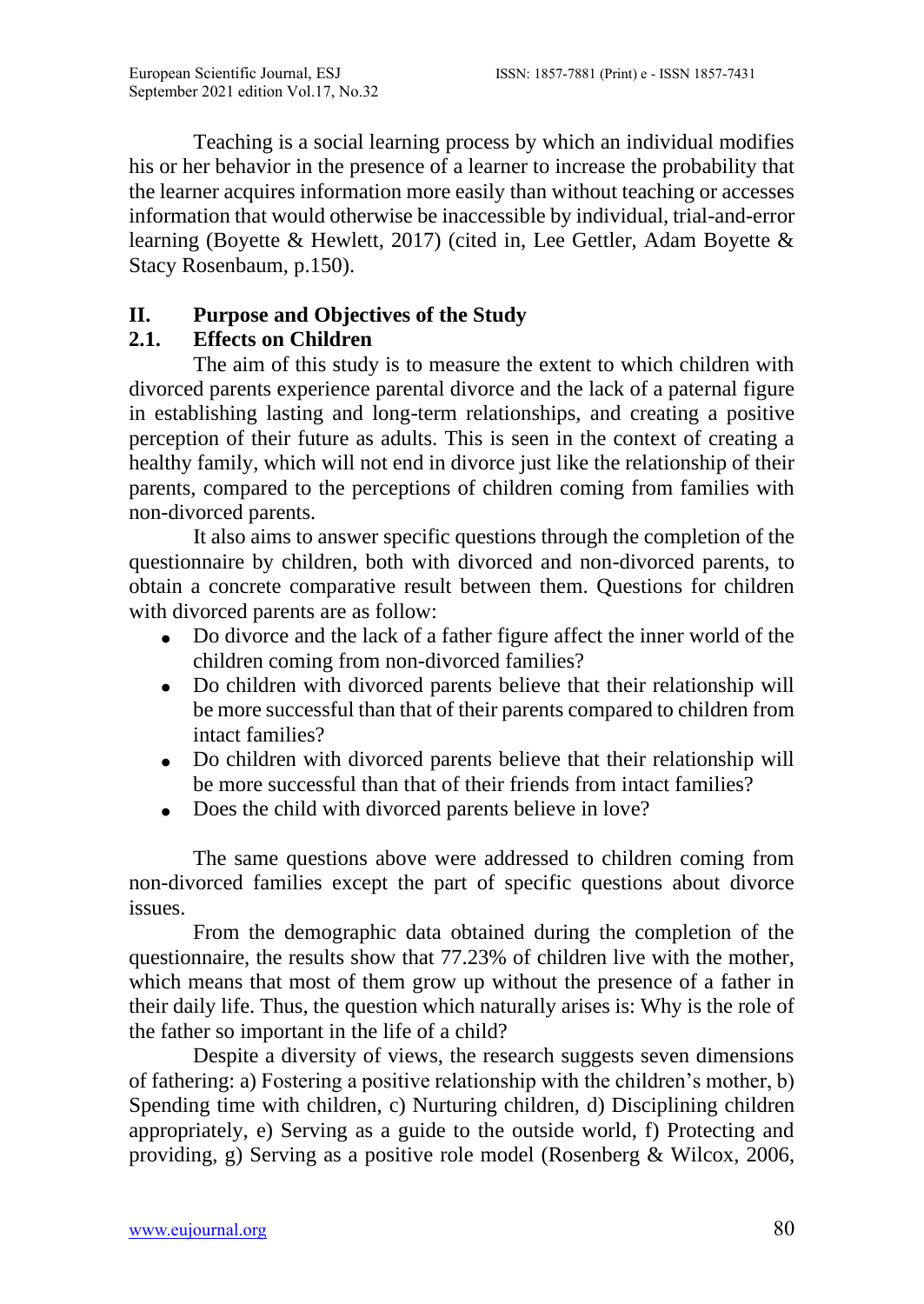p.19). According to this, the child with divorced parents misses the following important assets of a father:

- a) **The Feeling and Affection of Having a Father:** In order not to be bullied by society and peers in general, it is very important for the child to feel the support of the father as an umbrella that protects him from the difficult and unexpected storms of life.
- b) **Support in Life and Education:** Fathers of adolescents should incorporate discussions of their core beliefs and life experiences into ordinary conversations with their teens and have meals with their children on a regular basis. Also they should spend time fostering their children's intellectual growth (Rosenberg & Wilcox, 2006, p. 19-21).
- c) **Influential in Life through his Remarks and Suggestions:** From birth to growing up, the child needs a leader who shows him the way on how he should act to achieve goals and objectives during the stages of life. This leader serves as a guide to the child because it is difficult for the divorced mother to take care of the children alone after divorce.
- d) **The Father Provides Financial Security in the Child's Life:**  Historically, since the beginning of patriarchal society, the main role of the father was to provide food and financial income for his wife and children, while the mother took care of the children and their wellbeing inside the house. Even though society has evolved and nowadays gender equality is aimed at, financial hardship is a daily challenge for a divorced mother. This is because the household budget is reduced compared to when both spouses contributed, or it may even get worse when the mother becomes unemployed.

# **III. Methodology**

The participants included in the study are children between 13-18 years of age in public schools in Tirana. Children are divided in two categories: children with divorced parents and those with non-divorced parents. Information about the number of children with divorced parents was obtained through school psychologists, who keep the data of children in the school social map, which is part of their work procedure. The research population was schools in the city of Tirana, both elementary and high schools.

The sample was made up of 19 public schools which were identified to have the highest number of children with divorced parents, 9 of which were elementary, and the rest were high schools. 500 questionnaires were distributed, of which 405 questionnaires were answered and returned. The results obtained are as follows: 39.51% were boys and 60.49% were girls. The children from intact families were randomly selected from the same schools (See the data below):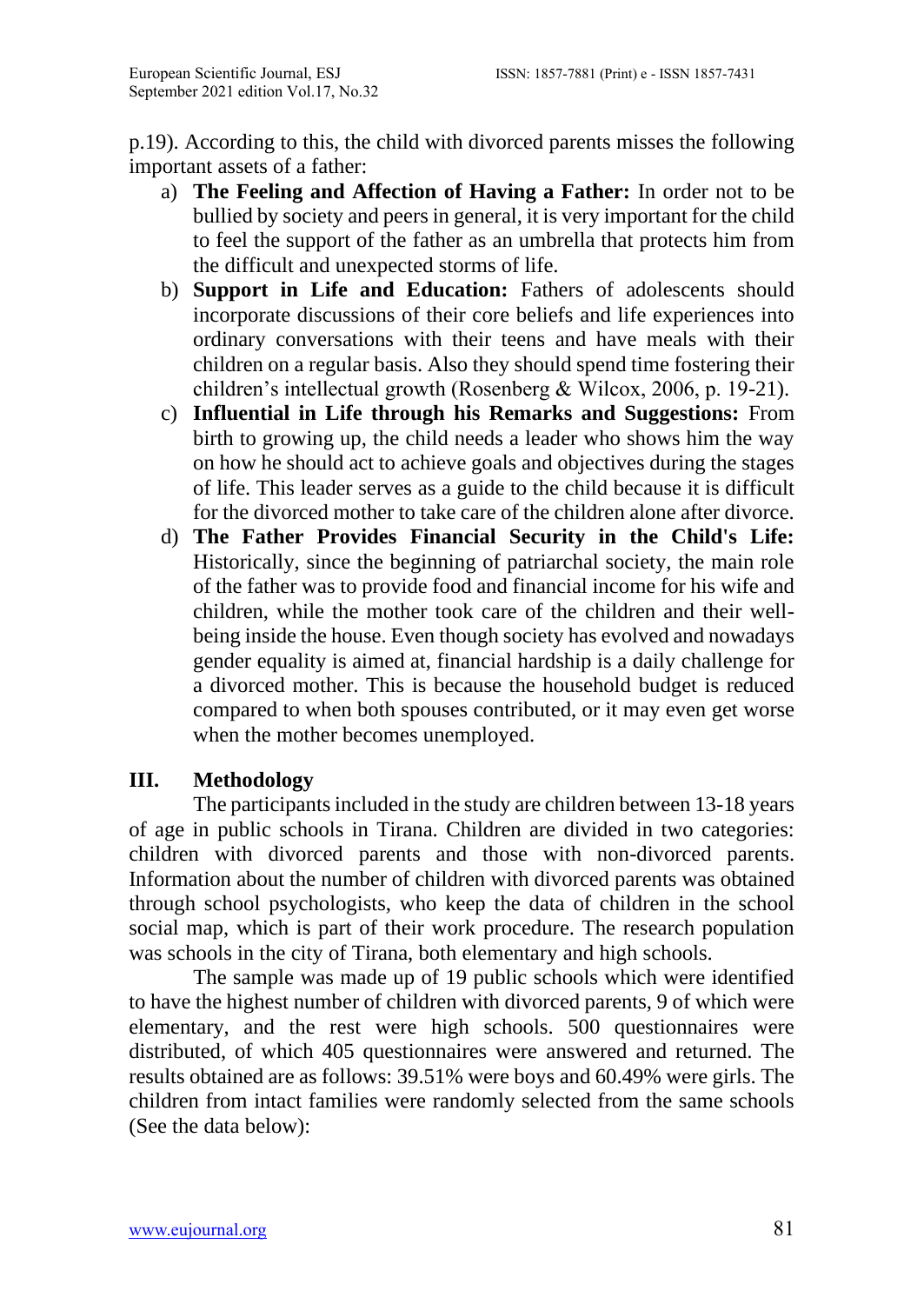| <b>Description</b>                           | Percentage  | <b>Total number</b>            |
|----------------------------------------------|-------------|--------------------------------|
| <b>Total Sample Schools</b>                  | 19 (100%)   | 19 public schools <sup>1</sup> |
| Elementary Schools (Divorced + Non-divorced) | 9           | 225                            |
| High Schools (Divorced + Non-Divorced)       | 10          | 585                            |
| Total No of children with divorced parents   | 405 (100%)  | 405                            |
| <b>Total Boys</b>                            | 39.51 %     | 160 Boys                       |
| Total girls                                  | 60.49 %     | 245 Girls                      |
| Total No of children from intact families    | 405 (100 %) | 405                            |
| <b>Total Boys</b>                            | 38,77 %     | 157 children                   |
| <b>Total Girls</b>                           | 61,23       | 248 children                   |

The questionnaires are completed by the children with divorced and non-divorced parents in the presence of the school psychologist in order to be in accordance with all applicable laws of the Albanian state for the protection of children's rights.

Both categories of children completed a socio-demographic questionnaire with the general information about gender, age, and classroom. Hence, the specific one is as follows:

- Who do you live with?
- Do you believe in love?
- Do you believe that your future (life) will be better than that of your parents?
- Are you confident that your relationship will be more successful than that of your parents?
- Are you confident that your relationship will be more successful than that of your friends?
- Consequently, children with divorced parents were asked the above questions and the following specific one:
- How often do you meet the non-custodial parent?

Methodology and questionnaire was based on long-term and qualitative studies of western countries who have studied the phenomenon of parental divorce in detail throughout the various stages of the child's life.

In their book, Growing up with a single parent, Sara McLanahan and Gary Sandefur say: "We argue that growing up with only one biological parent frequently deprives children of important economic, parental and community resources, and that these deprivations ultimately undermine their chances of future success . We view the lack of parental and community resources as a deficit in what the sociologist James Coleman calls social capital. Social capital is an asset that is created and maintained by relationships of

<sup>&</sup>lt;sup>1</sup>Identified on the basis of the highest number of children from divorced parents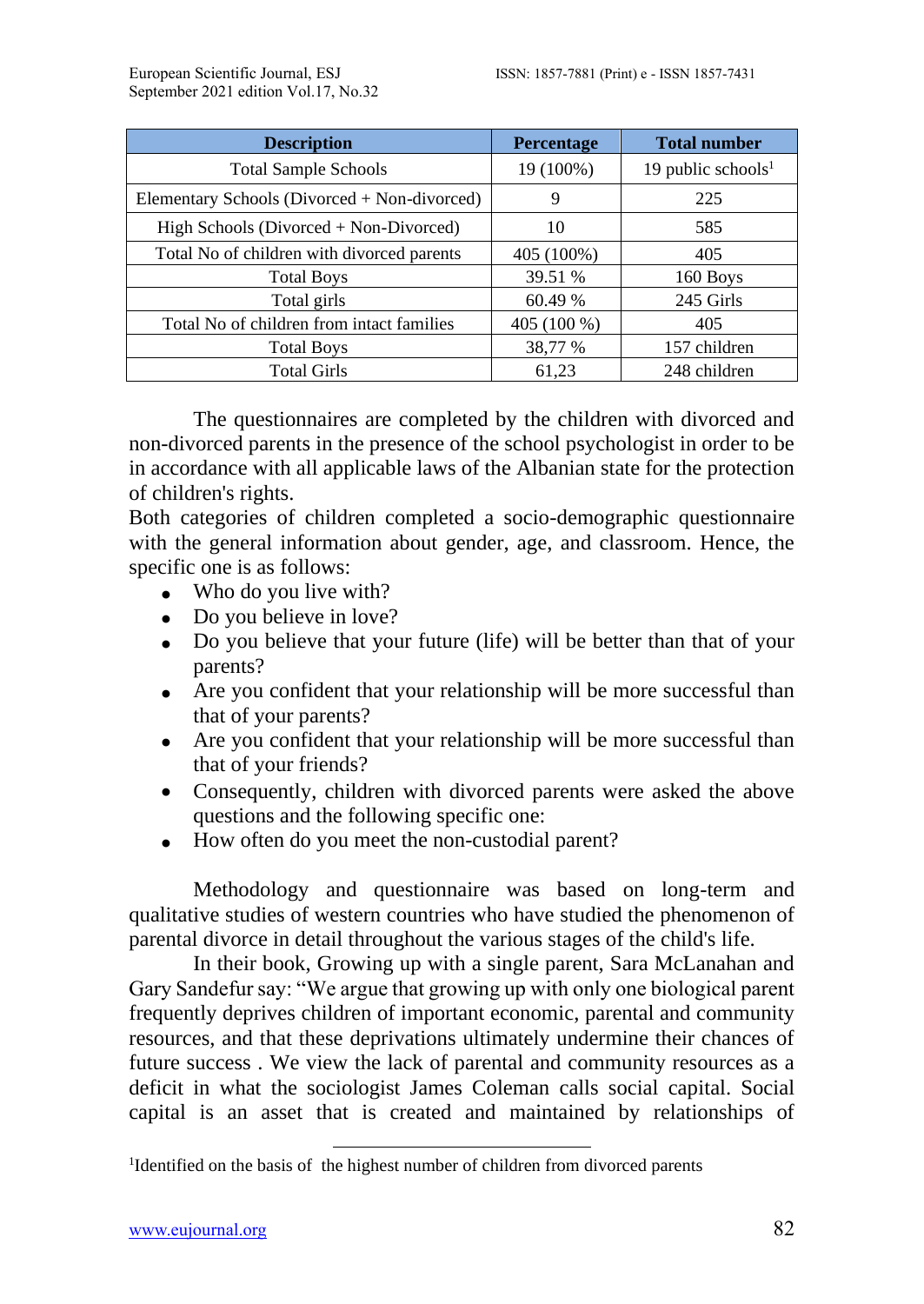commitment and trust. It functions as a conduit of information as well as a source of emotional and economic support, and it can be as important as financial capital in promoting children's future success" (Mc Lahanan & Sandefur, 1994, p.3).

"Direct parental care can positively influence children's outcomes in a number of ways (Gettler, 2010; Hewlett, 1993) (cited in: Lee Gettler et al., 2020, p.148).

In summary, "family social capital in general, and fathers' social capital in particular, can feel the benefits of children's health, psycho-social development and social opportunities, and can be a hereditary resource that enables them (you provide benefits) in some settings" (Chaudhary et al.,2016; Smith et al.,2010) (cited in: Lee Gettler et al., 2020, p.148).

# **IV. Purpose**

A noted sociologist, Dr. David Popenoe, is one of the pioneers of the relatively young field of research into fathers and fatherhood. He confirms: "Fathers are far more than just 'second adults' in the home," "Involved fathers bring positive benefits to their children that no other person is as likely to bring" (Rosenberg & Wilcox, 2006, p. 11).

The purpose of this study is to determine through scientific methodology to what extent children experience parental divorce and the lack of the father figure, and the impact it has on the psycho-social consequences on children aged 13-18 years in Tirana, Albania.

# **4.1. Difficulties of Working**

From the beginning of the work, there have been difficulties in finding information on the exact number of children with divorced parents in the city of Tirana. The place of residence for both spouses after the divorce often changes. Therefore, the identification of the exact number of children is done approximately through contact with school psychologists who record the number of children with divorced parents on the social map that they keep as work for the learning process. In each school, the total number of children with divorced parents was taken into consideration and there were no other data of sensitive character that could identify the child, thus conforming to the law on protection of sensitive data. Also, the complete anonymity of the children was maintained during the completion of the questionnaire for both categories of children with divorced and non-divorced parents.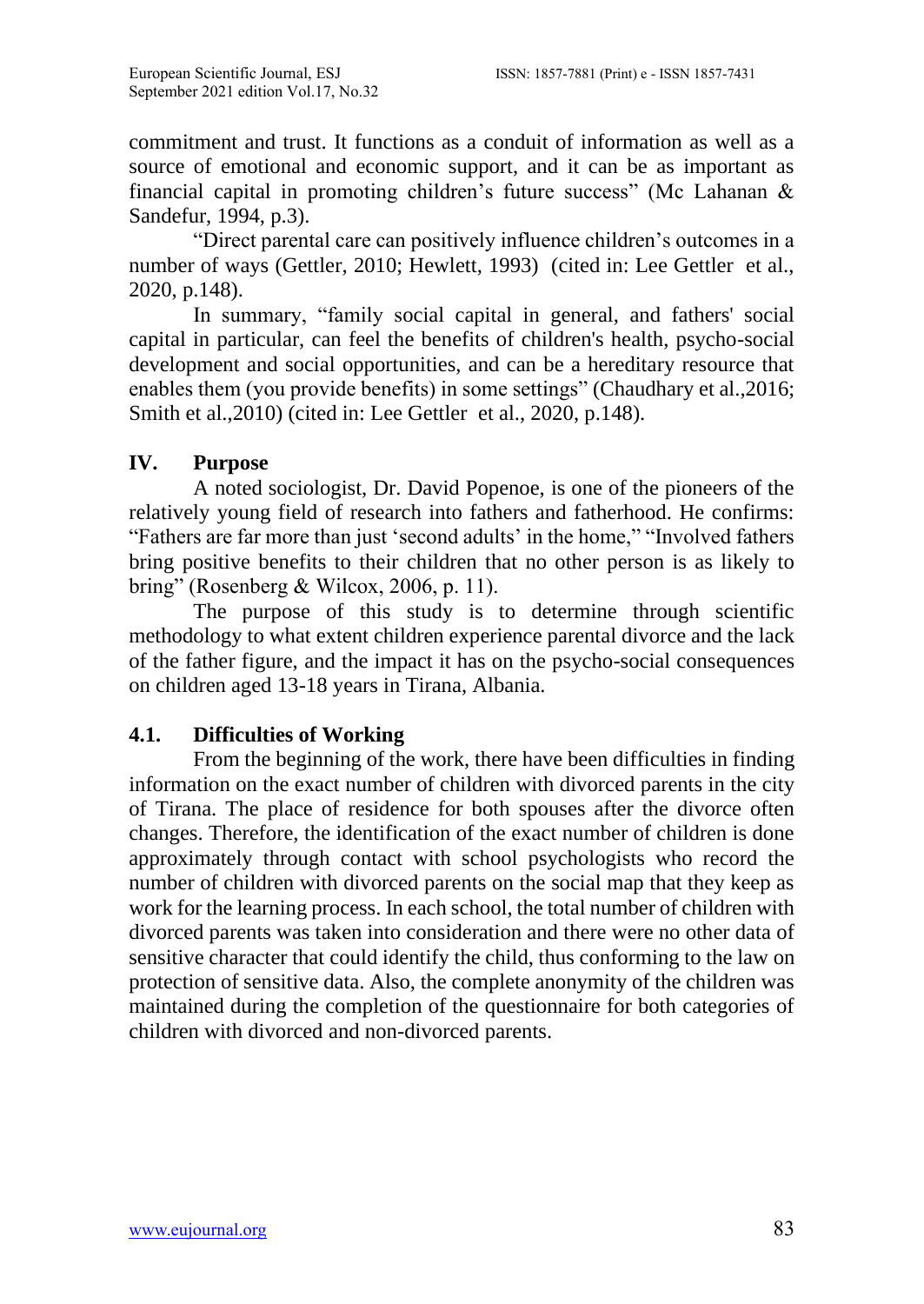#### **V. Findings**

# **5.1 Analysis of Questionnaire Data for Children with Divorced Parents Compared to Children with Non-Divorced Parents**

*Demographic Information:* The sample between two groups of children is almost equal in terms of gender. The results obtained from 405 respondents children with divorced parents (CHDP) are as follows: 60,5% of the population were females compared to 39.5% male, while 61,23% of the population of CHNDP were females compared to male 38,77% .

*Belief in Love:* Parental separation serves as a negative model for trust in love. The percentage of children with divorced parents who do not believe in love is significantly higher compared to that of children with both parents. 36.91% of CHDP do not believe in love, while 63.09% of them believe in it versus 19.05% of CHNDP who do not believe in love, and 80.95% of them who believe in it.



**Table 1.** Belief in Love

*Belief in Future***:** Children with divorced parents have lower expectations rates that their future would be better than that of their parents compared to children coming from non-divorced families. The failure of parental marriage and the decrease of incomes make CHDP to negatively perceive a better future than that of their parents. The answers are shown below:

6.23 % of CHDP never believe that their future will be better than that of their parents, while 13.97% answered they believe it sometimes, 10.97% answered to believe it many times, 22.19% answered they believe most times, and  $46.63\%$  of them always believe in a better future<sup>2</sup>. 2.07% of CHNDP

 $21 -$  Never

<sup>2-</sup>Few Times

<sup>3-</sup> Sometimes (Neutral)

<sup>4-</sup> Most times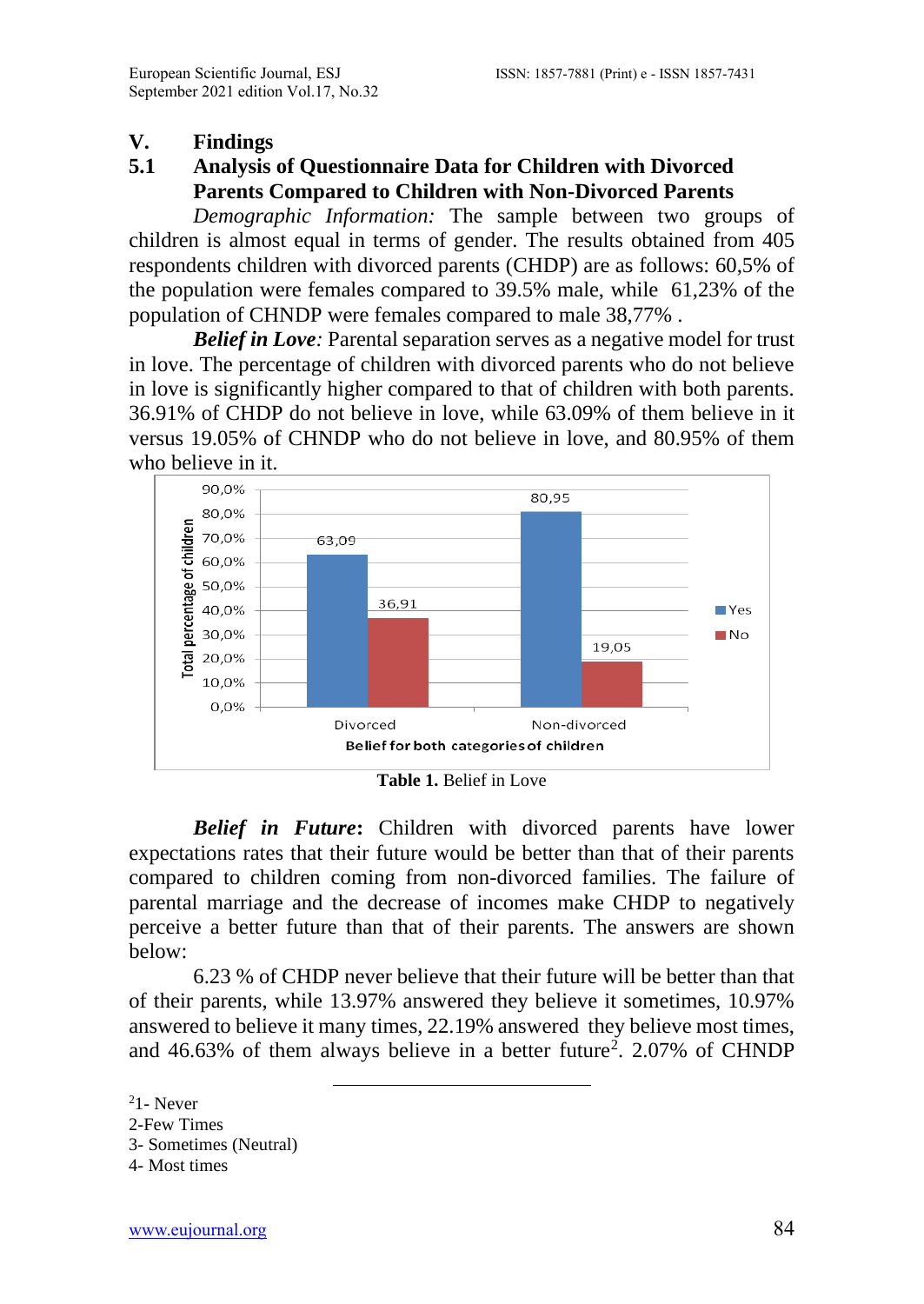answered that they never believe that their future will be better of their parents, while 14.77% answered they believe sometimes, 9.33% believe many times, 26.17% believe most times, and 47.67% confirm always have faith in a better future than that of their parents.



**Table 2.** Belief in Future

*Belief in a Successful Relationship***:** Intact families are perceived safer from children with divorced parents than families with one divorced parent. They are less confident that their relationship will be more successful than that of their friends. From the survey, 23% answered they never trust, while 26.61% answered they believe sometimes, 14.47% believe it many times, 20.16% answered to believe it most times, and 15.76% said they always believe in a better future than that of their friends.

6.93% of CHNDP answered they never believe, while 10.4% answered they believe sometimes, 7.43% believe it many times, and 23.51% answered to believe most times. Meanwhile, 51.73% confirmed they always believe in a better future than that of their friends.



**Table 3.** Belief for Long-Term Love Relationships

#### 5- Always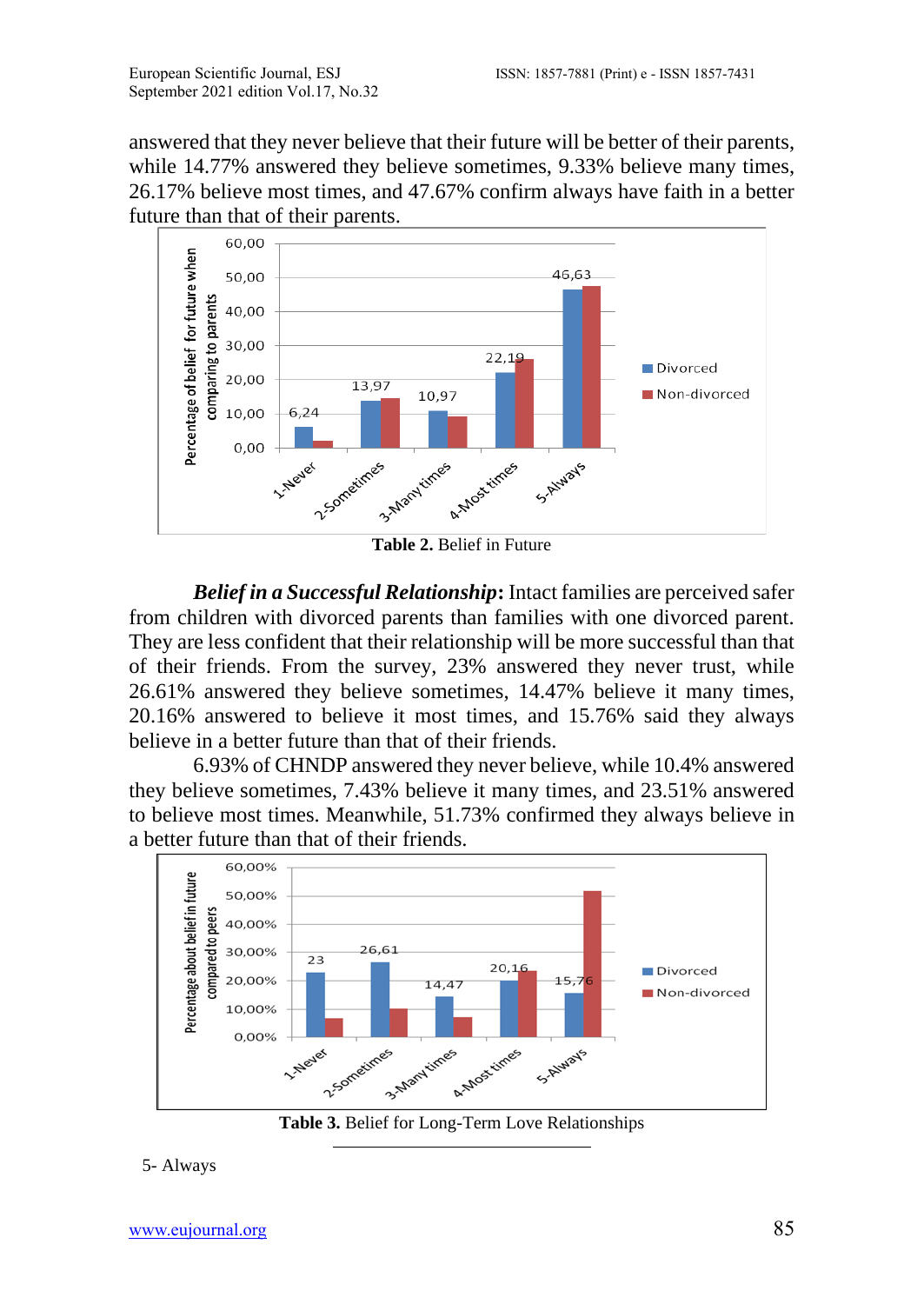*Payment of Financial Obligation from Non-Custodial Parent***:** From the 405 respondents, only 98.02 % have responded. Out of them, 51.85% confirmed that the non-custodial parent never pays the financial obligation and only 16.3% of them contribute everyday financially. Meanwhile, 3.7% pay it once a month and 2.47% pay it more than once a month. 23.7% contribute once a week. In general, it means that more than half of the divorced children and their family members suffer lower economic income compared with that before divorce.



**Table 4.** Payment of Financial Obligation from the Non-Resident Parent

*Frequency of Meeting the Non-Custodial Parent***:** The data show a bitter truth of the reality as 36.81% of the respondents have never met their non-custodial parent, while 5.01% of the sample have not responded.

The refusal to not answer this question indirectly means that even this category of children has no contact at all with the non-custodial parent, or they do not have a good relationship with each other. Only 15.14% of the whole sample indicated that they have daily contact with the non-custodial parent, and 20.07% have confirmed to meet once a week and 17.23% meet him/her more than once a week.

The destruction of social capital will weaken the bond between the child and the father. When the father lives in another home, he is less devoted and committed to his child and less trusting towards his child's mother. As a result, he will be less willing to invest time and money on his child's wellbeing<sup>3</sup>.

<sup>3</sup><https://www.frc.org/EF/EF12A22.pdf>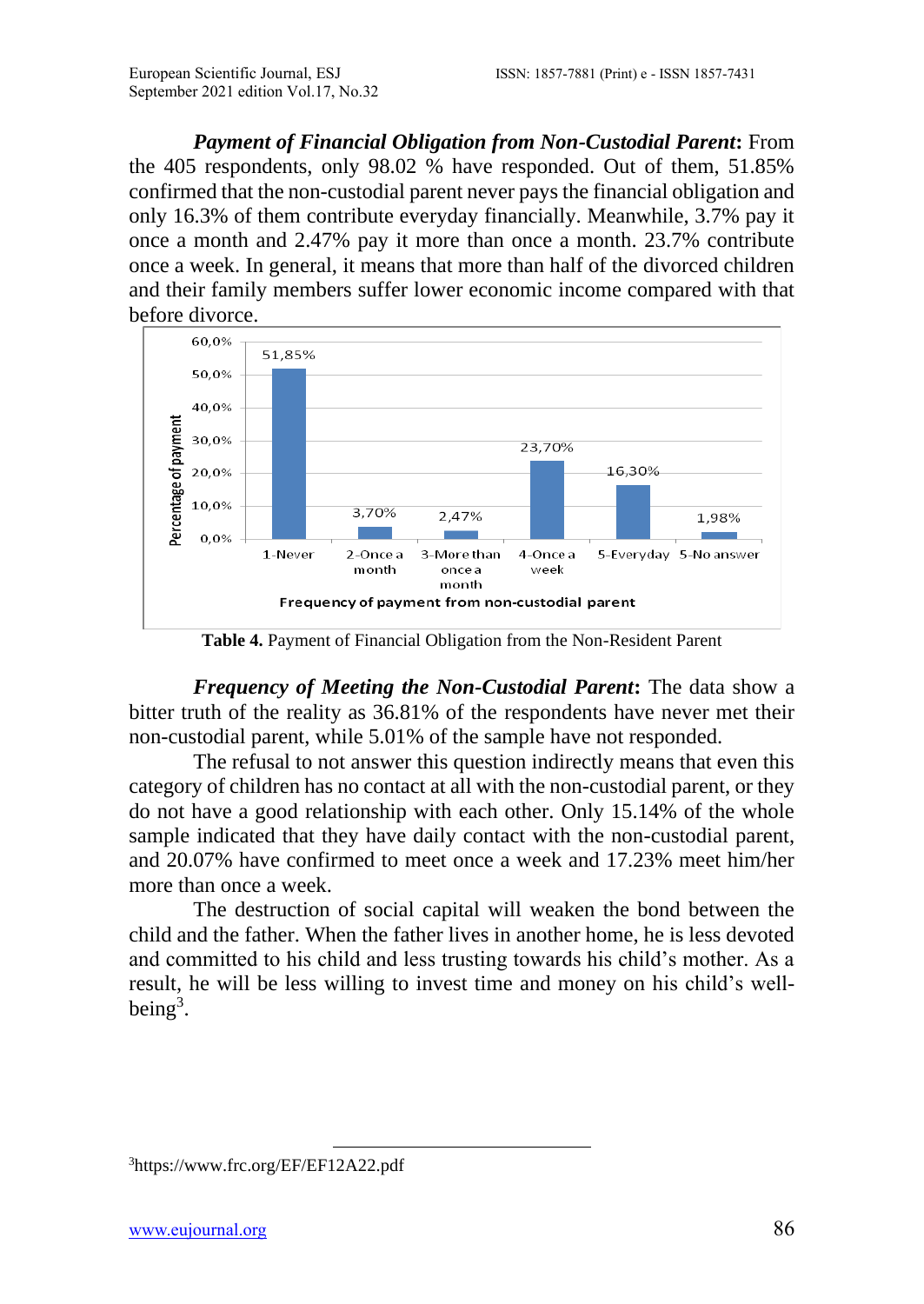

**Table 5.** Frequency of Meeting the Non-Custodial Parent

#### **Conclusion**

From data obtained in this study, it can be concluded that there are differences in perception between children with divorced parents and those coming from intact families in the city of Tirana, which is the most developed city and has got the biggest population in Albania<sup>4</sup>. These differences lead children with divorced parents to have more negative perceptions and lower expectations than those of their peers coming from non-divorced families in terms of trust in love and self-esteem. Hence, these lower perceptions make children have lower expectations in believing in a better future when compared with the expectations of children living with both parents.

For more than half of the children, it resulted that the non-custodial parent never paid the financial obligation assigned by the court. Economic deprivation and the frequency of meeting with the non-custodial parent is decisive for the children's perceptions about the future.

#### **Recommendations**

Based on the data of the study and the conclusions drawn, it is first recommended to open free psychological counseling centers for children with divorced parents. The child can receive psychological help at these centers at any time as it is very necessary for him to get acquainted with the changes that his new post-divorce life will undergo. It is very important to let the child know that he is not responsible or the culprit for the occurrence of the parents' divorce in order to increase self-confidence and self-esteem, thus equalizing him/her with the children who do not come from divorced families.

<sup>4</sup>[http://www.instat.gov.al/al/temat/treguesit-demografik%C3%AB-dhe](http://www.instat.gov.al/al/temat/treguesit-demografik%C3%AB-dhe-social%C3%AB/popullsia/publikimet/2021/popullsia-e-shqip%C3%ABris%C3%AB-1-janar-2021/)[social%C3%AB/popullsia/publikimet/2021/popullsia-e-shqip%C3%ABris%C3%AB-1](http://www.instat.gov.al/al/temat/treguesit-demografik%C3%AB-dhe-social%C3%AB/popullsia/publikimet/2021/popullsia-e-shqip%C3%ABris%C3%AB-1-janar-2021/) [janar-2021/](http://www.instat.gov.al/al/temat/treguesit-demografik%C3%AB-dhe-social%C3%AB/popullsia/publikimet/2021/popullsia-e-shqip%C3%ABris%C3%AB-1-janar-2021/)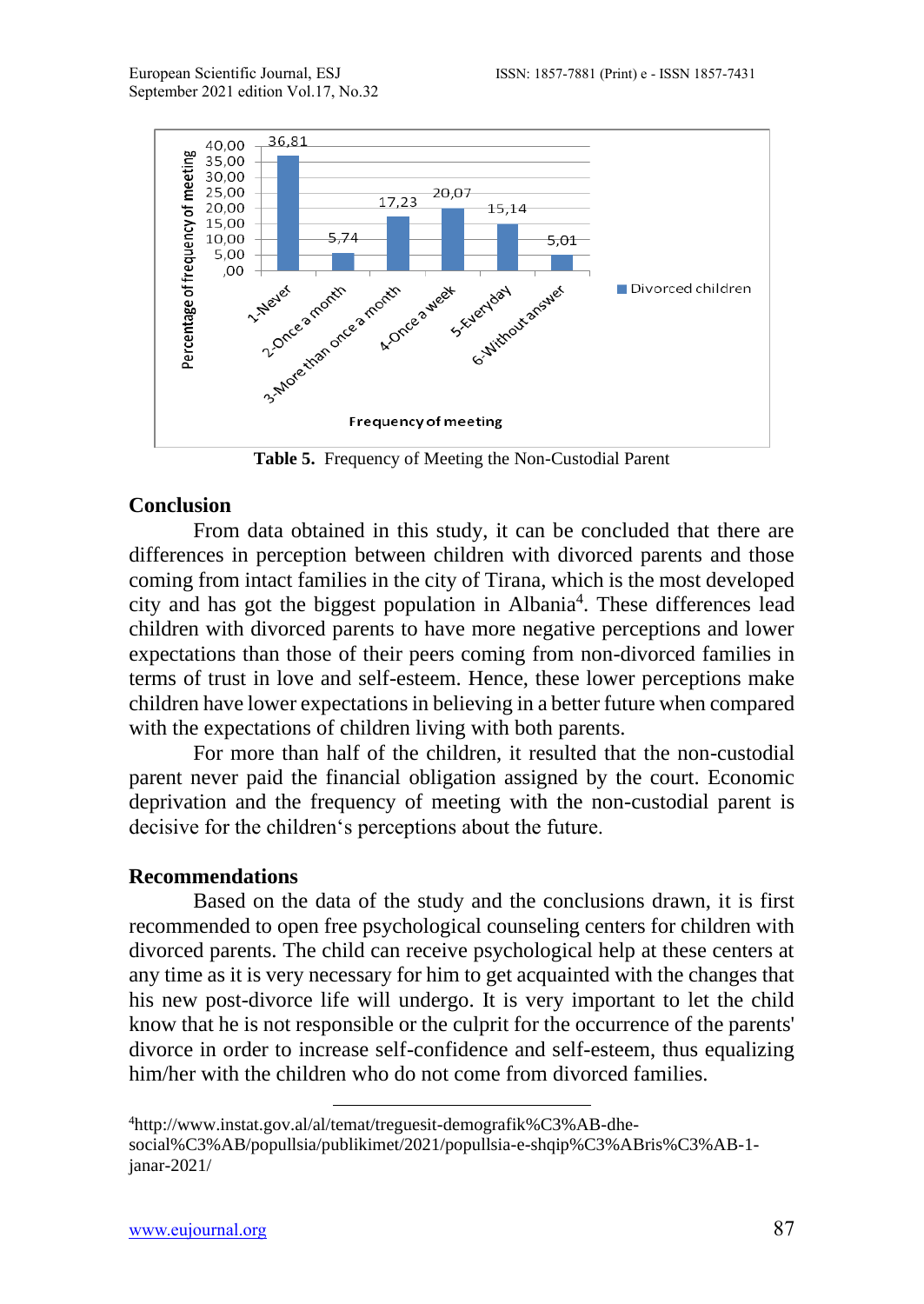Second, the state must implement the appropriate mechanisms and ways for all fathers of children with divorced parents to pay correctly the economic obligation imposed by the court for the upbringing of the child, and to be regular in visitations with them. In order to improve the quality of relationship between them, father and child should not only meet on courtappointed days (usually weekends), but also more often in order for their relationship to be strengthened and the child to feel the presence and support of both parents alike as if the family had not been separated.

Third, it is recommended to create a special fund in the state budget as a separate item to help children with divorced parents, because until this moment there is no such assistance. This budget would have a direct impact on improving the quality of life of divorced mothers and their children.

#### **References:**

- 1. Beqja, H. & Sokoli, L. (2000). *Divorci*, *Vrojtime e Refleksione*, © Dudaj dhe Rinia 2000
- 2. Connor, J. (2007). *The Sociology of Loyalty*, © Springer Science Business Media, LLC,
- 3. Gettler, T. L., Boyette, H. A. & Rosenbaum, S. (July 2020). *Broadening Perspectives on the Evolution of Human Paternal Care and Fathers Effects on Children,* Copyright © 2020 by *Annual Reviews First published as a Review in Advance* on July 13, 2020 [https://www.annualreviews.org/doi/pdf/10.1146/annurev-anthro-](https://www.annualreviews.org/doi/pdf/10.1146/annurev-anthro-102218-011216)[102218-011216](https://www.annualreviews.org/doi/pdf/10.1146/annurev-anthro-102218-011216)
- 4. *Kodi i Familjes dhe Legjislacioni për Birësimet i Republikës së Shqipërisë*, Botim i Qendrës së Publikimeve zyrtare, Shtator 2012.
- 5. McLahanan, S. & Sandefur, G. (2005). *Growing Up with a Single Parent*, Harvard University Press, Cambridge Massachusetts, London England.
- 6. Moisiu, R., Tushe, E., Naqi, D., Ceka, N. & Spahiu, L. (2005). *Arti i rritjes së fëmijëve, Çdo gjë që duhet të dini nga shtatëzania deri në moshën 6-vjeçare,* Unicef dhe Ministry of Health, Tiranë, Pegi Publishing House & Printing House
- 7. Mooney, A., Oliver, C., Smith, M. & Coram. T. (2009). Research Unit, Institute of Education, University of London *Impact of Family Breakdown on Children's Well-Being,*  <https://dera.ioe.ac.uk/11165/1/DCSF-RR113.pdf>
- 8. Neufeld, G. & Mate, G. (2006). *Hold on to your Kids*, Ballantine **Books**
- 9. Paulo Amato, R. (1994). *The future of children, Life-Span Adjustment of Children to Their Parents' Divorce*